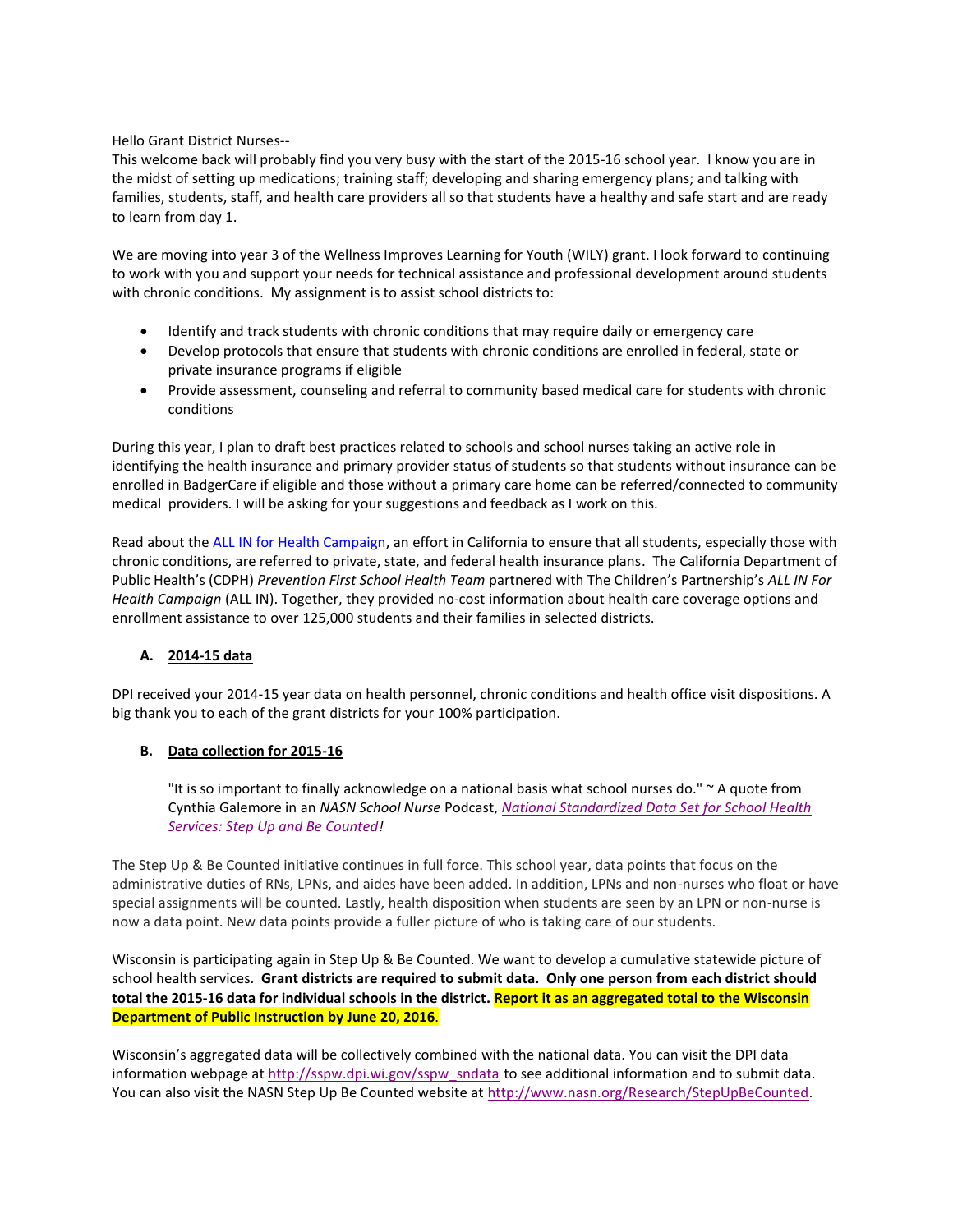NASN reports that school nurses are also finding that the data collected is a valuable resource in their own school community. It is very exciting to be part of this national initiative. It is hoped that with this new way of reporting that more school nurses and districts will participate, and Wisconsin will be able to be a leader in data collection.

# **C. Data Collection and the Role of Student Information Systems (SIS)**

Sixty school nurses attended the June 16 workshop on Data, Data and More Data in Madison. Trainers from Infinite Campus, Power School and Skyward worked with small groups teaching us how to use our SIS effectively. The workshop was a starting point for SIS to support school nurses in collecting required and desired data.

One of the WILY grant performance measures is to track absence rates for students with chronic conditions. You can calculate the absence rates for these students individually or as a condition group (i.e. the absence rate for all students with asthma) by using the directions for [Infinite Campus,](http://sspw.dpi.wi.gov/sites/default/files/imce/sspw/pdf/wilyinfinitecampusabsence.pdf) [PowerSchool](http://sspw.dpi.wi.gov/sites/default/files/imce/sspw/pdf/wilypowerschoolabsence.pdf) an[d Skyward](http://sspw.dpi.wi.gov/sites/default/files/imce/sspw/pdf/wilyskywardabsencerates.pdf) provided at the workshop. If you are trying to document how a nurse intervention impacts attendance, you now have the ability to do this. **Please put it on your list of things to try out this year—use the directions for your district's SIS to calculate the absence rate for students with one of the chronic conditions. When you submit your data to DPI at the end of the school year, send me a message with this data: Absence rate for the students with one chronic condition (e.g. asthma, diabetes, seizures, life threatening allergies) along with the number of students in the group.** 

## Skyward

In an effort to support school nurses with the Step Up & Be Counted initiative, Skyward has added a page to their Customer Documentation or "Skydoc" site about Step Up & Be Counted. The page provides instructions on collecting data. Those with Skyward access can get to the written document through this link. The link will always have the most updated version of the document.

[http://support.skyward.com/DeptDocs/Corporate/Documentation/Public%20Website/Tutorials/Software/Step\\_U](http://support.skyward.com/DeptDocs/Corporate/Documentation/Public%20Website/Tutorials/Software/Step_Up_Be_Counted.pdf) [p\\_Be\\_Counted.pdf.](http://support.skyward.com/DeptDocs/Corporate/Documentation/Public%20Website/Tutorials/Software/Step_Up_Be_Counted.pdf) 

Skyward has recorded a 15 minute webinar that reviews the data collection process (i.e. which codes to use, where to find the reports that summarize the data). The webinar link can be found on "Skydoc" or viewed at [https://support.skyward.com/DeptDocs/Corporate/Documentation/Public%20Website/Tutorials/Software/Webin](https://support.skyward.com/DeptDocs/Corporate/Documentation/Public%20Website/Tutorials/Software/Webinars/WS/Step_Up_Be_Counted_Setup.mp4) [ars/WS/Step\\_Up\\_Be\\_Counted\\_Setup.mp4](https://support.skyward.com/DeptDocs/Corporate/Documentation/Public%20Website/Tutorials/Software/Webinars/WS/Step_Up_Be_Counted_Setup.mp4)

Skyward updated their software effective with the October Release (available Oct 1) so that (1) the Health Professional Type will be visible on the Office Visit Screen and (2) the Health Professional Type Code is now a range on the Office Visit by Date Report and is added to the report results

# **D. Student Information Systems Conference/User Group Meetings**

The SIS typically hold statewide Conferences/User's Groups Meetings that include a Health strand. Having one nurse from your district attend the first day's Health strand sessions may be valuable.

The next Infinite Campus User Group will be meeting April 7-8, 2016 in Madison.

Find out about the October 2015 [Skyward User's Group](http://ftp.skyward.com/Page.ashx/Events/User-Groups). Skyward has added a User Group Session specific to Step Up & Be Counted-- Session 5 will be held on Monday October 19<sup>th</sup> from 1:40 pm - 2:25 pm. Please note that the agenda currently posted on the Skyward website is from the 2014 conference. The 2015 agenda will be posted in September.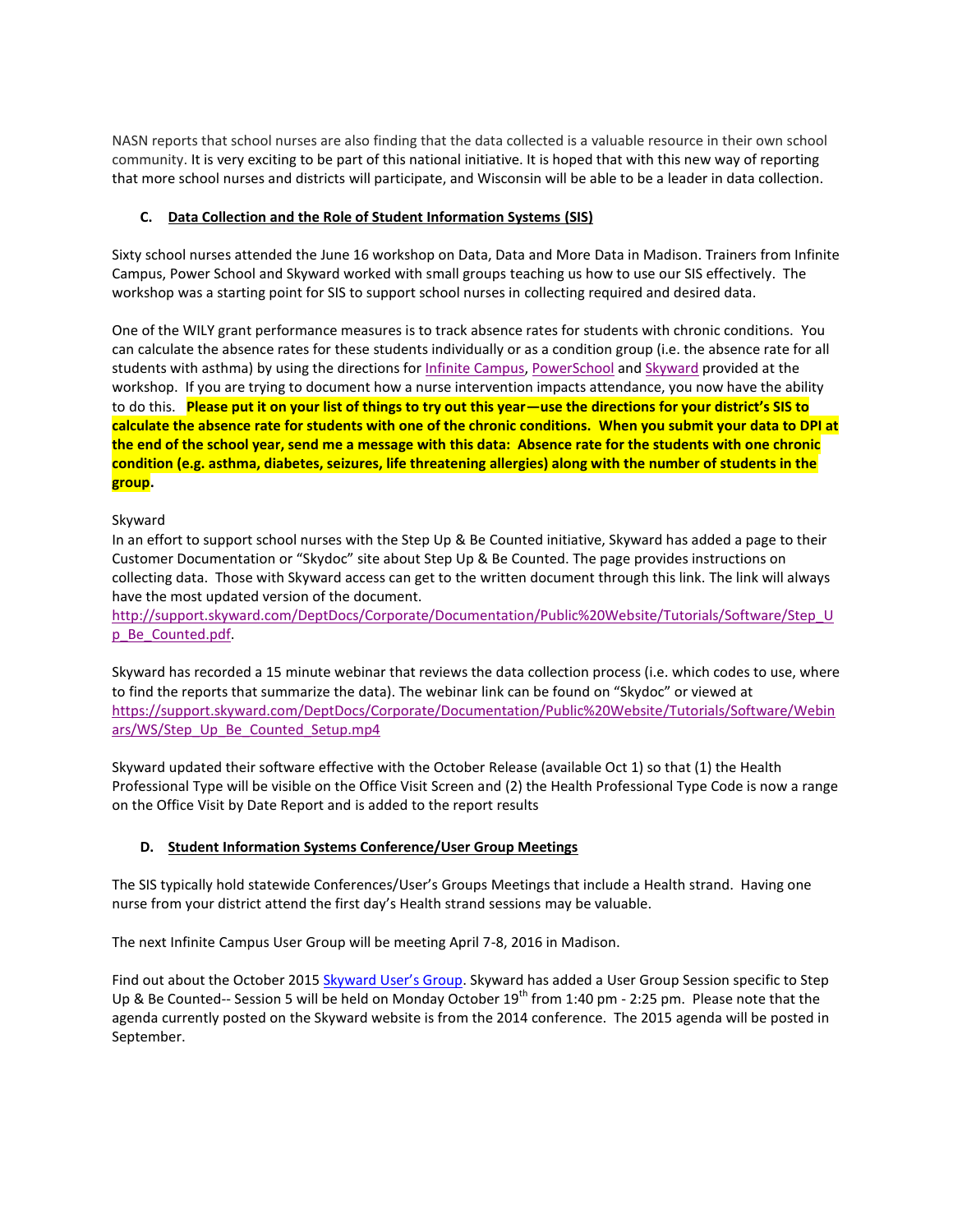### **E. Data Collection: Third Friday in September enrollment**

The first question in the data collection is the number of students enrolled in the district. This can be answered using the "third Friday enrollment" count. If you don't know where to find the enrollment count for your district, you can get the information from the DPI website.

## Go t[o http://wisedash.dpi.wi.gov/Dashboard/portalHome.jsp](http://wisedash.dpi.wi.gov/Dashboard/portalHome.jsp)

Select Enrollment (Single Year) from the tabs across the top of the screen

|                                                                                                                                                                                                                                                                                                                                                                                                                                                                                                                                                                                                                                                                                                     |                                                                                                                                                                                                                                                                                                                                                                                                                                                                                                                                                                                                                                                                                                                          |                                                                                                                                                                                                                                                                                                                                                                                                                                                                                                                                                                                                                                          | <b>Report Follow</b> |
|-----------------------------------------------------------------------------------------------------------------------------------------------------------------------------------------------------------------------------------------------------------------------------------------------------------------------------------------------------------------------------------------------------------------------------------------------------------------------------------------------------------------------------------------------------------------------------------------------------------------------------------------------------------------------------------------------------|--------------------------------------------------------------------------------------------------------------------------------------------------------------------------------------------------------------------------------------------------------------------------------------------------------------------------------------------------------------------------------------------------------------------------------------------------------------------------------------------------------------------------------------------------------------------------------------------------------------------------------------------------------------------------------------------------------------------------|------------------------------------------------------------------------------------------------------------------------------------------------------------------------------------------------------------------------------------------------------------------------------------------------------------------------------------------------------------------------------------------------------------------------------------------------------------------------------------------------------------------------------------------------------------------------------------------------------------------------------------------|----------------------|
| My http://wisedash.dpi.wi.gov/Dashboard/portalHome.jsp<br>File Edit View Favorites Tools Help                                                                                                                                                                                                                                                                                                                                                                                                                                                                                                                                                                                                       | $D - C X$                                                                                                                                                                                                                                                                                                                                                                                                                                                                                                                                                                                                                                                                                                                | 60 WISEdash Public Portal  X<br>64 School Nursing and Healt 64 WISEdash Public Portal                                                                                                                                                                                                                                                                                                                                                                                                                                                                                                                                                    | in 25 82             |
|                                                                                                                                                                                                                                                                                                                                                                                                                                                                                                                                                                                                                                                                                                     | WISEdash &                                                                                                                                                                                                                                                                                                                                                                                                                                                                                                                                                                                                                                                                                                               | Wisconsin Information System for Education<br>Data Dashboard                                                                                                                                                                                                                                                                                                                                                                                                                                                                                                                                                                             |                      |
| Home Academic Performance<br>Attendance <b>v</b><br><b>Enrollment</b><br><b>Enrollment Comparison (Side-by-Side)</b><br><b>Welcome to W</b><br><b>Enrollment (Single Year)</b><br><b>Enrollment (Trends)</b><br>Data in the new Enrolment (Trends-Other Enrollment (Single Year)<br>Enrollment Comparison (Multiple Districts on 1 Chart)<br>Get started !<br>Enrollment Comparison (Multiple Schools on 1 Chart)<br>Enrollment by Private School (DPI Web)<br>3-minute how-to<br>Retention in Same Grade (SDPR)<br>WISEdash updates 05/07/2015<br><b>Where is WINSS?</b><br>Data sources<br>populations of students.<br>completion trends.                                                         | Graduation $\Psi$<br>Postgraduation <b>v</b><br>s up<br><b>A-year graduation</b><br>nts from the prior<br>es five- and six-year<br>which are up, to<br>report the efforts of all eligible students.<br>Special education law and the Wisconsin<br>100%<br>Constitution guarantee students a free<br>90%<br>appropriate public education past the age of<br>$80.5 -$<br>of Cohort<br>70%<br>19. The five- and six-year rates show the<br>$00 -$<br>positive impact of extra time for special<br>66%-<br>Percent<br>$40X -$<br>30 <sup>2</sup><br>$205 -$<br>Read the news release on this high<br>$105 -$<br>school completion topic.<br>$05 -$<br>2010<br>View previous news items<br>CLICK THE GRAPH to see high school | Discipline <b>v</b><br>School Staff<br>Courses <b>v</b><br>Finance <b>v</b><br>Help $\blacktriangledown$<br>pare and explore statistics about Wisconsin public schools<br>- 極楽品<br><b>HS Completion by Graduation Cohort (Trends)</b><br>33.6%<br>2012<br>2014<br>2011<br>2013<br><b>Graduation Cohort</b><br><b>E4 Years or Less</b><br><b>D5 Years or Less D6 Years or Less</b>                                                                                                                                                                                                                                                        |                      |
| popular searches<br><b>COMPARE</b><br>1. DISTRICTS SIDE-BY-SIDE. How can I compare 2 school<br>districts and their schools for state assessments?<br>2. UP TO 5 DISTRICTS. How can I compare academic<br>performance among school districts?<br>3. COMPARE ME TO STATE. I want to quickly compare my<br>district's academic performance to the rest of Wisconsin.<br>4. TEACHERS. What is the student-to-staff ratio in my<br>district?<br><b>TRENDS AND CHANGE</b><br>1. ENROLLMENT. Is the number of students in my school<br>district growing or shrinking?<br>2. GRADUATION RATE. What's the state graduation rate<br>this year?<br>javascript:void(0); dow much is spent per student in public | user help links<br>start a help ticket<br><b>WISEdash LINKS</b><br>· Watch 3-minute HOW-TO videos<br>· Helpdesk home<br>. Find DPI data by type of school<br>- A-Z topic list in WISE dash<br>. About the data<br>· Download statewide data files<br>· Go to WINSS<br><b>DPI QUICK REFERENCE</b><br>· Directories of people and schools<br>- A-Z index for all WISE dash topics<br>· BadgerLink - Wisconsin's Online Library<br>Printed publications from DPI                                                                                                                                                                                                                                                            | state and national reports<br><b>STATE</b><br>School Report Cards (DPI)<br>· School District Performance Reports (DPI)<br>· Wisconsin Essential Facts (DPI)<br>. Wisconsin Youth Risk Behavior Survey (DPI)<br>Special Education District Profiles (DPI)<br>Comparative Cost and Revenue Data per Pupil (DPI)<br>· Data for private, charter, choice, home-based schools<br>(DPI)<br><b>REGION AND NATION</b><br>· Map regional education data at StoryMaps (REL)<br>· Wisconsin State Snapshot (US Dept of Education)<br>· Nation's Report Card (NAEP)<br>. International Data Explorer (IES)<br>• U.S. Education Finance search (NCES) |                      |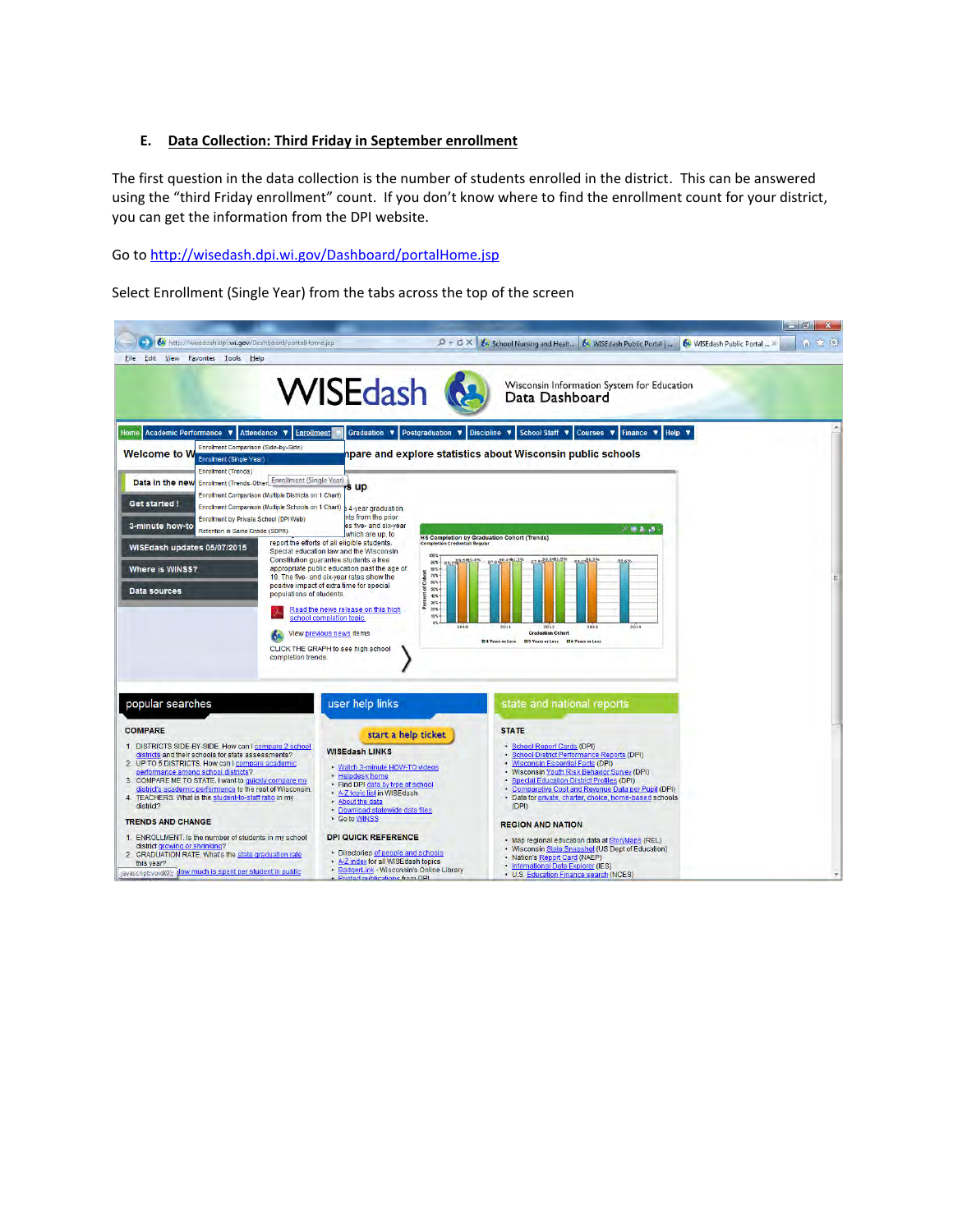Select your district name from the drop down. Make sure the correct school year is showing. Leave the other defaults as they are.

|                                                                                                               |                                                                                                                                                                                                                    | $\mathbf{x}$<br>واللحان انتصابا  |
|---------------------------------------------------------------------------------------------------------------|--------------------------------------------------------------------------------------------------------------------------------------------------------------------------------------------------------------------|----------------------------------|
| Na http://wisedash.dpi.wi.gov/Dashboard/portalHome.jsp                                                        | $D + C X$<br>MISEdash Public Portal<br>64 School Nursing and Healt<br>64 WISEdash Public Portal                                                                                                                    | 6 高 線                            |
| Edit View<br>File:<br>Favorites Tools Help                                                                    |                                                                                                                                                                                                                    |                                  |
|                                                                                                               |                                                                                                                                                                                                                    |                                  |
|                                                                                                               | <b>WISEdash</b><br>Wisconsin Information System for Education<br>Data Dashboard                                                                                                                                    |                                  |
|                                                                                                               |                                                                                                                                                                                                                    |                                  |
|                                                                                                               |                                                                                                                                                                                                                    |                                  |
| <b>Academic Performance</b><br>×<br><b>Attendance</b><br>$\overline{\mathbf{v}}$<br><b>Enrollment</b><br>Home | <b>Postgraduation</b><br><b>Discipline</b><br><b>School Staff V</b><br>$\overline{\mathbf{v}}$<br>Finance <b>v</b><br>$\overline{\mathbf{v}}$<br>Graduation<br>$\overline{\mathbf{v}}$<br>v<br>v<br><b>Courses</b> |                                  |
| $\overline{\mathbf{v}}$<br><b>Help</b>                                                                        |                                                                                                                                                                                                                    |                                  |
| <b>Enrollment (Single Year)</b>                                                                               |                                                                                                                                                                                                                    | $\mathcal{L} \otimes \mathbf{Q}$ |
|                                                                                                               | Data View                                                                                                                                                                                                          |                                  |
| <b>District</b><br>School<br><b>Grade Group</b><br>[All Schools]<br>[Statewide]<br><b>[All Types]</b>         | Certified                                                                                                                                                                                                          |                                  |
|                                                                                                               | Current                                                                                                                                                                                                            |                                  |
| <b>Grade Level</b><br><b>School Year</b><br>Group by                                                          |                                                                                                                                                                                                                    |                                  |
| [All Students]<br>2014-15<br>[All Grades]<br>٠<br>٠                                                           |                                                                                                                                                                                                                    |                                  |
| <b>Dashboard</b><br>Glossary<br><b>Reset filters</b><br>No graph data?                                        | Latest Certified School Year 2014-15<br><b>Get help</b><br><b>Data files</b><br><b>FAQ</b>                                                                                                                         |                                  |
| Help:                                                                                                         | Latest Current School Year 2014-15                                                                                                                                                                                 |                                  |
|                                                                                                               |                                                                                                                                                                                                                    |                                  |
|                                                                                                               | / 事を過・<br><< What does this graph measure?                                                                                                                                                                         |                                  |
| <b>Enrollment Percent by [All Students] (2014-15)</b>                                                         | This graph shows the percent of students enrolled by student group in<br>the selected district or school on the 3rd Friday of September. Enrollment                                                                |                                  |
| 100%                                                                                                          | is a headcount of students receiving primary educational services from a<br>district in the selected school year.                                                                                                  |                                  |
| 90%<br>Sept.<br>80%                                                                                           | SwoD and UNK have been removed when grouping by Primary Disability.                                                                                                                                                |                                  |
| ă<br>701                                                                                                      | The Certified enrollment is not available until several months after the 3rd<br><b>Friday of September.</b>                                                                                                        |                                  |
| 60%                                                                                                           | <b>A</b> Explore the data                                                                                                                                                                                          |                                  |
| 3rd Friday<br>50%                                                                                             | How does a district or school change over time? Change the GROUP                                                                                                                                                   |                                  |
| $\overline{5}$<br>$40*$                                                                                       | BY selector to see enrollment by groups of students. Then change the<br>SCHOOL YEAR to view other years.                                                                                                           |                                  |
| 30 <sup>2</sup>                                                                                               | See enrollment data for private school, for home-based private                                                                                                                                                     |                                  |
| ollment<br>20 <sub>2</sub>                                                                                    | education, or for public school open enrollment counts.<br><b>Exam more about this data. Visit Enrollment About the Data</b>                                                                                       |                                  |
| Ē<br>10.5                                                                                                     |                                                                                                                                                                                                                    |                                  |
| $0\%$<br>All                                                                                                  | <b>Hints and tips</b><br>make a<br>hover for                                                                                                                                                                       |                                  |
| Students                                                                                                      | show the<br>* data is<br>шQ<br>a<br>web link<br>data table<br>data values<br>redacted                                                                                                                              |                                  |
|                                                                                                               |                                                                                                                                                                                                                    |                                  |
|                                                                                                               | / 勝長 幅、<br><< What does this graph measure?                                                                                                                                                                        |                                  |
| Enrollment Count by [All Students] (2014-15)<br>52                                                            | This graph shows the number of students enrolled by student group in the<br>selected district or school on the 3rd Friday of September                                                                             |                                  |
| 1000000<br>흥                                                                                                  | SwoD and UNK have been removed when grouping by Primary Disability.                                                                                                                                                |                                  |
| 900000<br>èn                                                                                                  | <b>At Explore the data</b>                                                                                                                                                                                         |                                  |
| 800000<br>700000                                                                                              | . What is the enrollment by student group?<br>Please observe the Y axis (left vertical scale) of each graph. The Y                                                                                                 |                                  |
| 600000                                                                                                        | axis may change based on the data in your comparisons.                                                                                                                                                             |                                  |
| 500000                                                                                                        | For the selected district and school, compare enrollment rates with<br>another district or school.                                                                                                                 |                                  |
| <b>Alexis</b>                                                                                                 | Learn more about this data. Visit Enrollment About the Data<br>ш                                                                                                                                                   |                                  |

## **F. DPI website**

Th[e Wellness Improves Learning for Youth p](http://sspw.dpi.wi.gov/sspw_schoolhealthproject)age has resources for the most common chronic conditions as well as materials used in a variety of professional development sessions in the past year.

#### **G. Medication Training Materials**

Four new medication administration training videos are available on both the [WI DPI Medication Training p](http://sspw.dpi.wi.gov/sspw_medtraining)age and on th[e TRAIN w](https://wi.train.org/DesktopShell.aspx)ebsite! The training modules are listed below with their associated TRAIN course number.

NOTE: Each module for TRAIN has been assigned a **NEW** course number; please update your TRAIN directions if you have posted course numbers previously for district staff.

| <b>Training Module</b> | <b>Course Number</b> |
|------------------------|----------------------|
| Glucagon               | 1058732              |
| Insulin by Pen         | 1058735              |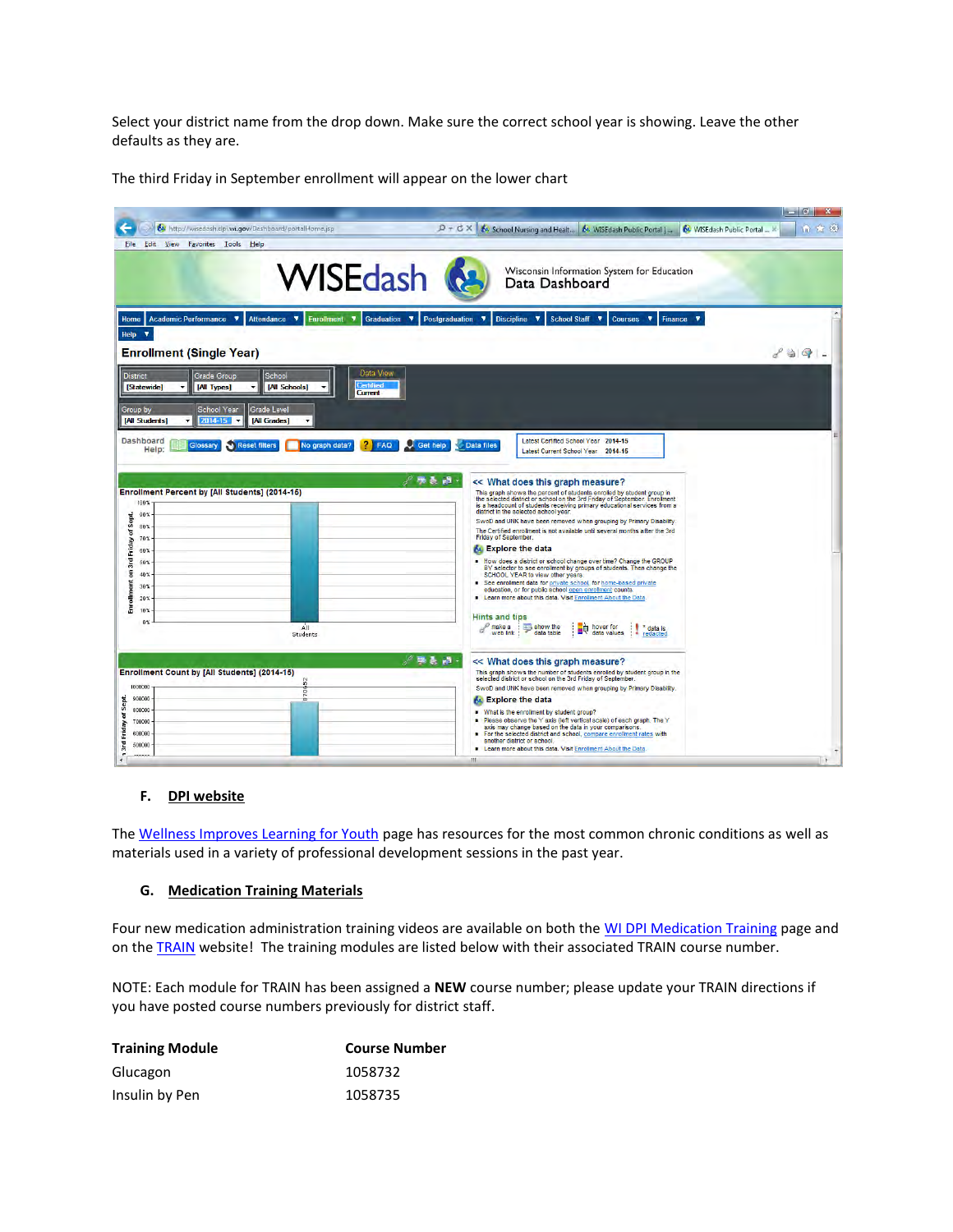| Insulin by Syringe               | 1058744 |
|----------------------------------|---------|
| Rectal Diazepam                  | 1058733 |
| **Future video updates coming ** |         |

## **H. Wisconsin Asthma Coalition (WAC)**

The WAC 2015 conference is scheduled for September 17-18 in LaCrosse. The link for conference information and registration at

**<http://www.eventbrite.com/e/wisconsin-asthma-coalition-2015-meeting-tickets-15113857956>** The keynote speaker Friday morning is Robert F. Lemanske, MD who will speak about School-based management of asthma and partnering with school nurses. This session will be of interest to school nurses in Wisconsin.

### **I. New Resource**

*Supporting Students with Special Health Care Needs: Guidelines and Procedures for Schools, Third Edition* has been mailed to the contact nurse for each grant district. Look for it to arrive by the end of August. This is an updated version of materials that got their start when providers at Boston Children's Hospital and people from the Harvard School of Public Health wondered if a child with a tracheostomy and g-tube could safely attend preschool (this was back in the early 1980's). Project School Care, in a blue 3-ring binder, was the first edition and answered that question by providing guidelines for the care of children with complex conditions in the school setting. The newest edition, almost 500 pages long, is truly "the ultimate guide to caring for and supporting children and youth with special health care needs in educational settings." It sits on my bookshelf right next to Janice Selekman's *School Nursing: A Comprehensive Text, 2nd Edition***.** The book includes a code to allow readers to download materials including appendices, forms and skills checklists.

The book includes chapters covering

Legal issues Planning for care **Transitions** Safe Transportation Infection Control Allergies Disaster Planning Families and students of diverse cultures & languages

Tube feeding Intravenous lines Dialysis Clean intermittent catheterization Ostomy care Respiratory care Diabetes Neurological issues



A subscription to eSchoolCare for the 2015-16 school year has been provided to the nurse(s) in most WILY grant districts (a couple districts funded their own subscriptions). If you had an eSchoolCare log in last year, use the same username and password to log in this year. If you did not have a subscription to eSchoolCare during the last school year, you will need to register. Instructions to register will be sent to you in an email address around August 28, 2015

## **K. Free Epinephrine Auto-Injectors and Resources for School**

The *EpiPen4Schools*® program, offered by Mylan Specialty offers free tools and resources to qualifying schools, including epinephrine auto-injectors, an online training video, and more to help educate school staff about anaphylaxis, a life-threatening allergic reaction. To date, more than 56,000 U.S. schools have participated in the program. More information and link to enroll are a[t https://www.epipen4schools.com/](https://www.epipen4schools.com/)